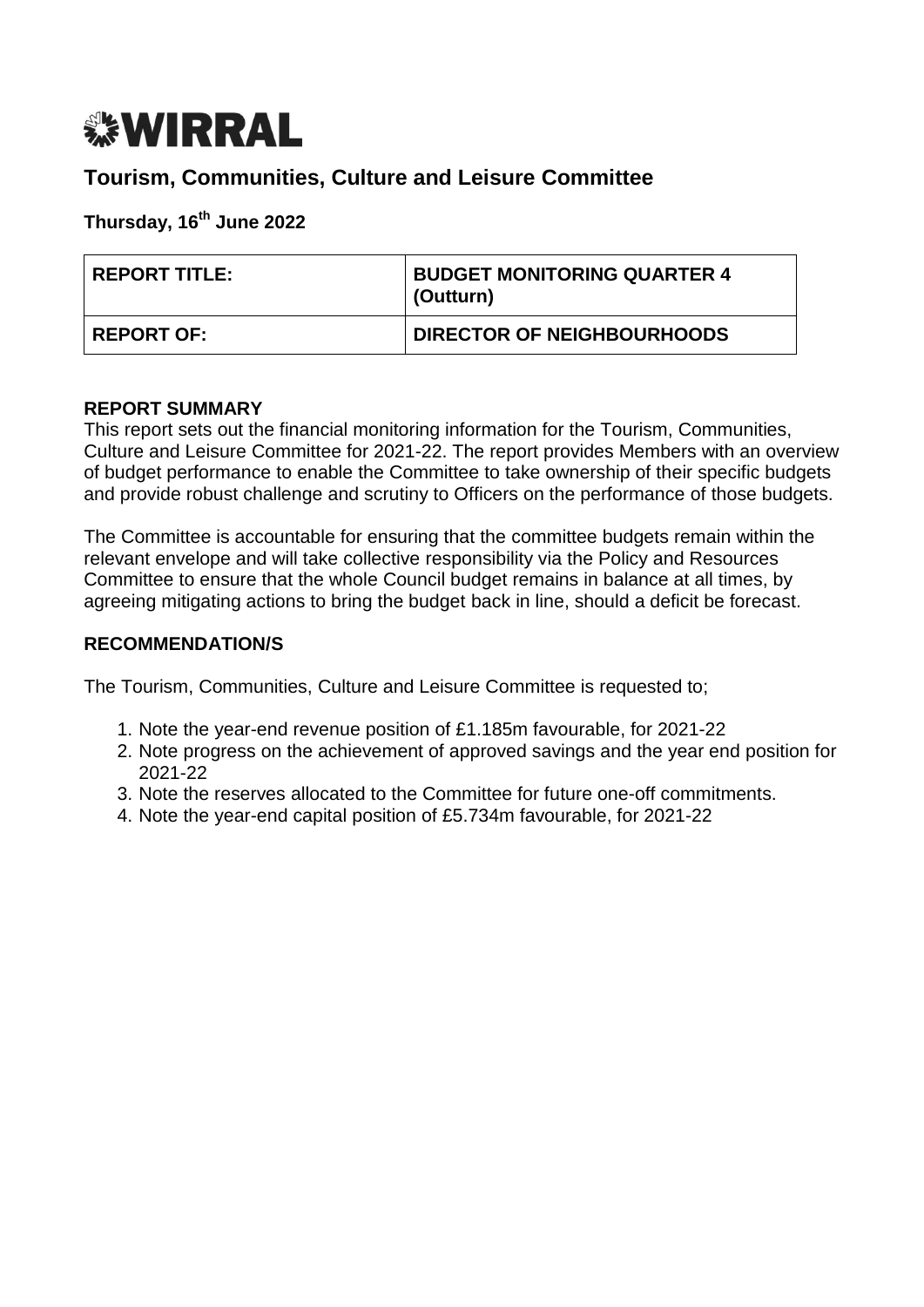### **SUPPORTING INFORMATION**

#### **1.0 REASON/S FOR RECOMMENDATION/S**

1.1 Regular monitoring and reporting of revenue and capital budgets, reserves, savings achievements and Medium-Term Financial Strategy (MTFS) position enables decisions to be taken faster, which may produce revenue benefits and will improve financial control of Wirral Council.

#### **2.0 OTHER OPTIONS CONSIDERED**

2.1 Other reporting frequencies could be considered, but quarterly reporting is standard practice.

#### **3.0 BACKGROUND INFORMATION**

#### **Revenue Forecast Position**

- 3.1 This section provides a summary of the year-end revenue position as at for 2021/22 financial year.
- 3.2 The year end position for Tourism, Communities, Culture and Leisure is a favourable variance of £1.185m against a budget of £10.261m. This includes the mitigation available from the Sales, Fees and Charges income loss compensation scheme.
- 3.3 Included in the Committee position is the mitigation available from the Sales, Fees and Charges income loss compensation scheme. This was available until the end of Quarter 1 and the service has claimed 75p in the pound for eligible planned income. The compensation claim is £2.028m.
- 3.4 The focus for the Directorate has been on recovery in 2021/22 with services being gradually reintroduced throughout the year. However, income generating opportunities have not yet returned to pre-pandemic levels due to phased and partial reopening of some services during the year. Most sites reopened and returned to full capacity before the end of the year. However, some Leisure and Library sites were utilised for COVID-19 purposes during the year which restricted income generating opportunities.
- 3.5 As case rates within the Borough remained high, localised decisions were taken in Quarters 1 and 2 based on Public Health advice, which means some restrictions remained in place after the government road map date of 19th July. Income continued to recover in Quarter 3 and Quarter 4 and although it was below 2019/20 levels, it was better than anticipated in the final two quarters. However, income levels were significantly less than in 2019/20 and the area.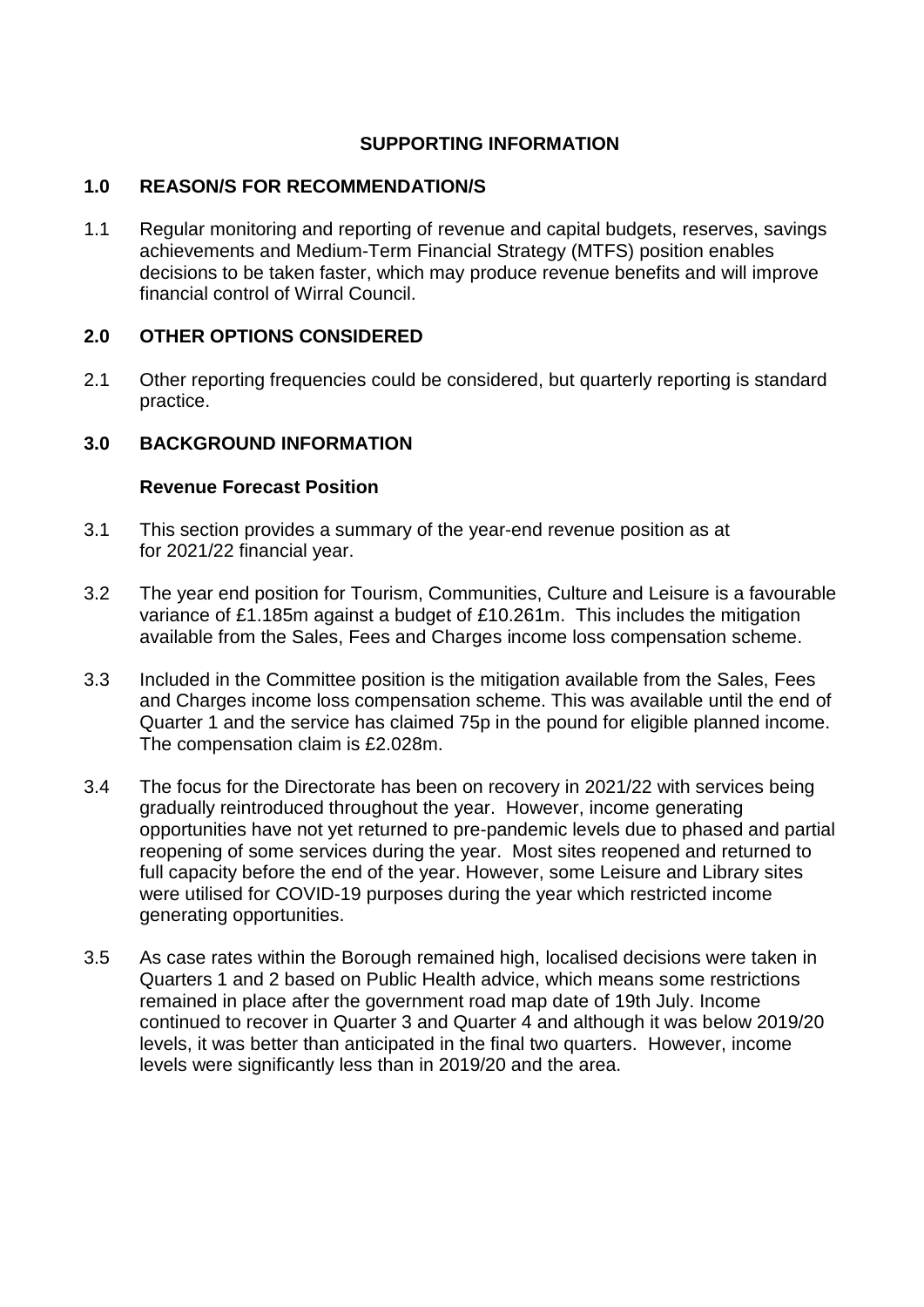|                                          | <b>Budget</b> | <b>Outturn</b> |                 | <b>Variance</b> |            |  |
|------------------------------------------|---------------|----------------|-----------------|-----------------|------------|--|
|                                          |               |                | (+ Fav / - Adv) |                 |            |  |
|                                          | £000          | £000           | £000            | ℅               |            |  |
| <b>Public Health</b><br><b>Outcomes</b>  | $-6,804$      | $-6,437$       | $-367$          | 5%              | Adverse    |  |
| Neighbourhood Safety                     | 4,731         | 4,782          | $-51$           | $-1%$           | Adverse    |  |
| Leisure, Libraries and<br><b>Theatre</b> | 11,977        | 10,474         | 1,503           | 13%             | Favourable |  |
| <b>Culture and Visitor</b><br>Economy    | 358           | 258            | 100             | 28%             | Favourable |  |
| <b>Surplus / (Deficit)</b>               | 10,261        | 9,077          | 1,185           | 12%             | Favourable |  |

| TABLE 1: 2021/22 Tourism, Communities, Culture and Leisure – Service Budget & |  |  |
|-------------------------------------------------------------------------------|--|--|
| <b>Forecast</b>                                                               |  |  |

- 3.6 **Public Health Outcomes:** An adverse variance of £0.367m is reported for 2021-22. This relates to additional employee costs in relation to staff acting up into posts to cover sickness within the Directorate. There are corresponding favourable variances in relation to substantive posts within other areas of the Directorate. This area comprises Neighbourhoods management costs, Public Health Recharges and savings associated with the overall Directorate.
- 3.7 **Community Safety and Transport:** An adverse variance of £0.051m is reported for 2021-22 due to underachievement of income in relation to Community Patrol. This was mitigated in part through Government grants which were utilised to fund employees currently working on the COVID-19 response. In addition, increases in demands within Community Patrol and SEND Transport directly relating to COVID-19 have been mitigated through funding secured to meet the projected costs associated with this.
- 3.8 **Leisure, Libraries and Customer Engagement:** A favourable variance of £1.503m is reported for 2021/22. This area covers Leisure Centres, Golf Courses, Libraries, One Stop Shops, Museums, Theatre, Catering & Hospitality Services. This includes the income available from the Sales, Fees and Charges income loss compensation scheme, the compensation figure for this area was £1.485m. This has improved from a balanced position in Quarter 3 as income projections for the final quarter were conservative and based on limited footfall. At the time it was unclear what impact the omicron variant would have on figures and projections were adjusted accordingly. However, income figures rose steadily from January to March which resulted in a favourable position.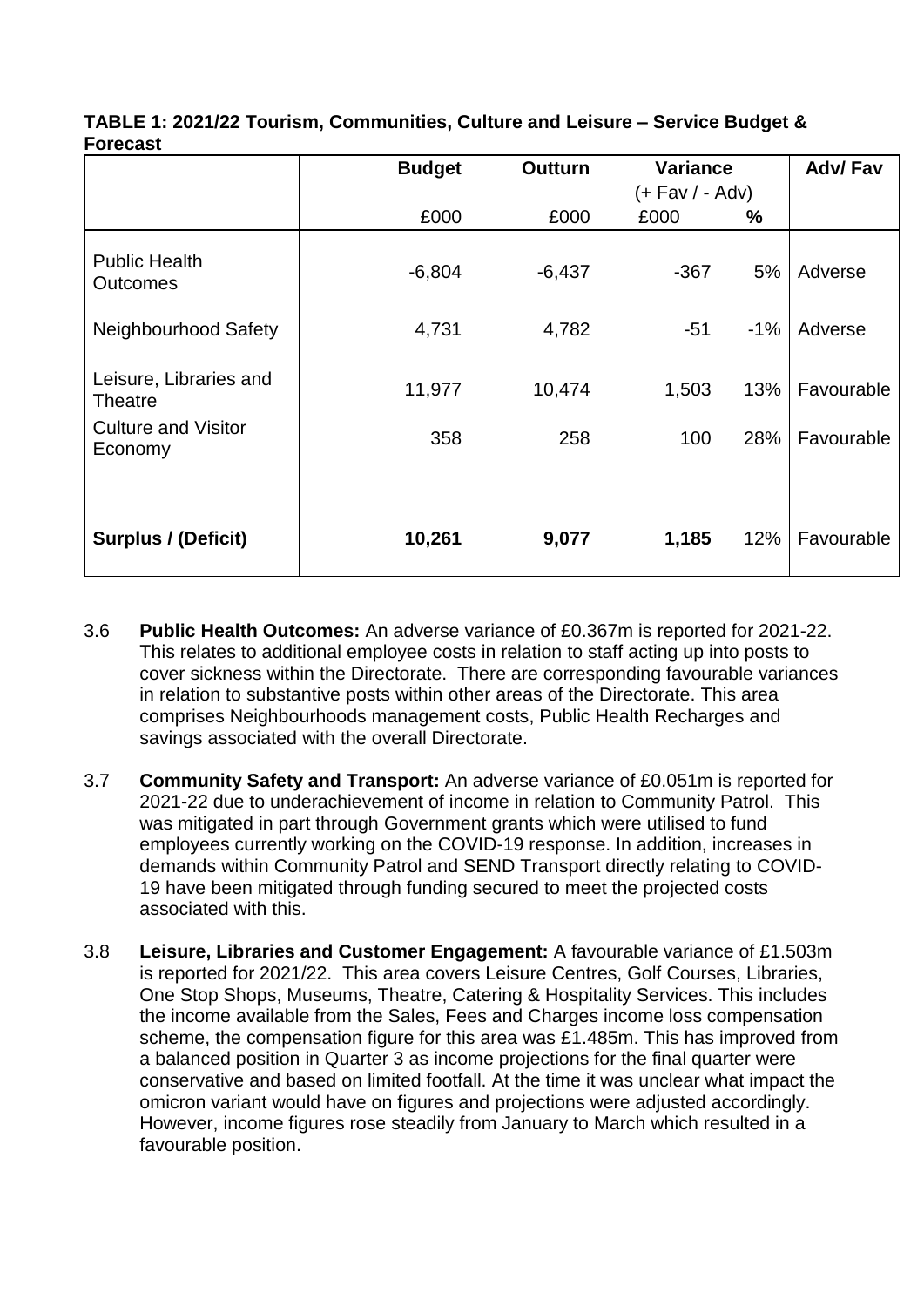- 3.9 In 2021/22 the focus has been on recovery with the aim of gradually bringing income back to pre-pandemic levels. It has been recognised that recovery will take time and will be largely dependent on national guidance and local COVID-19 conditions. Therefore, a total of £4.078m was temporarily removed from the income targets within this area to enable the service to carry out work to regain customers and explore additional income generation opportunities. Although footfall is below 2019/20 levels, figures were better than what was expected once the direct debits were reintroduced. The 2021/22 budget was set based on estimates and information available at the time. Figures for Quarters 1 and 2 were in line with original estimates. However, as income improved in Quarter 4 this has resulted in a favourable variance and a change from the balanced position reported at Quarter 3.
- 3.10 Sports and Recreation is reporting a favourable variance of £1.482m net of the income loss compensation. When Quarter 3 was reported there was uncertainty surrounding the new COVID-19 variant and the impact on income, meaning a balanced position was reported. However, as no further restrictions were introduced income and footfall steadily improved in Quarter 4. Although income generation has improved, many customers have sought alternative arrangements during the past two years meaning overall demand for the service has reduced. Direct debits were reinstated in Quarter 3 and are currently at 10,000 (typically these would be between 13,000-14,000).
- 3.11 Although footfall is approximately 75% of what it was in 2019/20, this is comparable with figures for leisure centres nationally. The service has attempted to mitigate the loss this year by improving income through marketing campaigns, reducing expenditure and by exploring further cost efficiencies through the Leisure Review.
- 3.12 Floral Pavilion is reporting an adverse variance of £0.123m. This is due income losses in Quarters 1 and 2, which have been mitigated in part through a reduction in payments to Suppliers and through the Sales, Fees and Charges income loss compensation scheme. This service returned to business as usual from October following the extension of local conditions. This severely limited any income generating opportunities in this area in the first half of the year. Income has been recovering steadily and was better than expected in Quarter 3 and Quarter 4 now the service is operating at full capacity. The site was used for committee meetings throughout the year which impacted normal operations and may have compromised income. The catering services located at the Theatre and Sail Loft have been generating sufficient income to cover their costs since restrictions were lifted, enabling them to operate at full capacity.
- 3.13 Small income losses are reported within the Libraries and Museums services. This has been mitigated in part through the Sales, Fees, and Charges income loss compensation scheme and though a reduction in premises and supplies costs. Library sites have now reopened and are offering many of their pre-pandemic services. Museums operated at restricted capacity for most of the year due to outstanding requirements to install a new ventilation system at the Williamson Art Gallery and Museum.
- 3.14 **Culture and Visitor Economy:** A favourable variance of £0.100m is reported for 2021/22. Non-staffing expenditure across this area has been affected by COVID-19 impacts. There is £0.100m unachievable events income due to COVID-19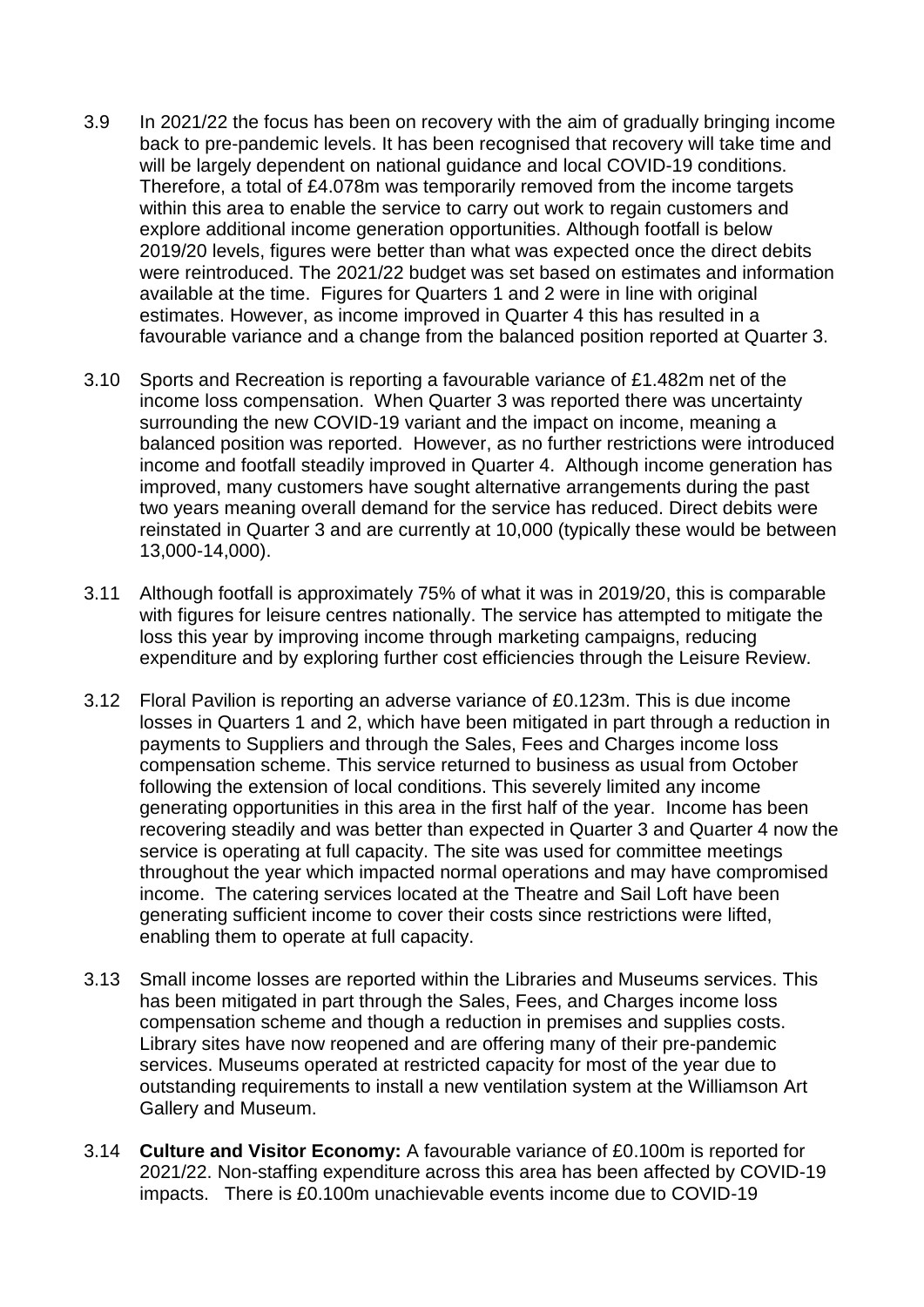restrictions, as events planned in the summer were unable to take place. Part of this has been claimed through 75p in the pound income loss compensation scheme and is reflected in the figures.

|                                              | <b>Budget</b> | <b>Outturn</b> | <b>Variance</b> |                     | Adverse/<br><b>Favourable</b> |
|----------------------------------------------|---------------|----------------|-----------------|---------------------|-------------------------------|
|                                              |               |                |                 | $(+$ Fav $/$ - Adv) |                               |
|                                              | £000          | £000           | £0              | $\frac{9}{6}$       |                               |
| Income                                       | $-16,456$     | $-19,674$      | 3,218           | 20%                 | Favourable                    |
| <b>Expenditure:</b>                          |               |                |                 |                     |                               |
| Employee                                     | 17,844        | 18,270         |                 | $-427 - 2%$         | Adverse                       |
| Non Pay                                      | 9,365         | 10,972         | $-1,607$        | 17%                 | Adverse                       |
| <b>Total</b><br><b>Expenditure</b>           | 27,209        | 29,242         | $-2,034$        | $-7%$               | <b>Adverse</b>                |
| <b>Directorate</b><br>Surplus /<br>(Deficit) | 10,753        | 9,568          | 1,185           | 11%                 | <b>Favourable</b>             |
| Support/Admin<br><b>Building</b><br>Overhead | $-492$        | $-492$         | $\mathbf 0$     | $0\%$               |                               |
| <b>Total</b><br>Surplus/<br>(Deficit)        | 10,261        | 9,077          | 1,185           | 12%                 | <b>Favourable</b>             |

# **TABLE 2: 2021/22 Tourism, Communities, Culture and Leisure – Subjective Budget & Forecast**

#### **Budget Virements**

**3.15** The budget has changed between Quarter 3 and Quarter 4 from £9.907m to £10.261m. This is due to a budget increase to apply the 2021/22 pay award.

#### **Budget Saving Achievement Progress**

3.16 Within each Committee's revenue budget there are a number of savings proposals, that were based on either actual known figures or best estimates available at the time. At any point during the year, these estimated figures could change and need to be monitored closely to ensure, if adverse, mitigating actions can be taken immediately to ensure a balanced forecast budget can be reported to the end of the year.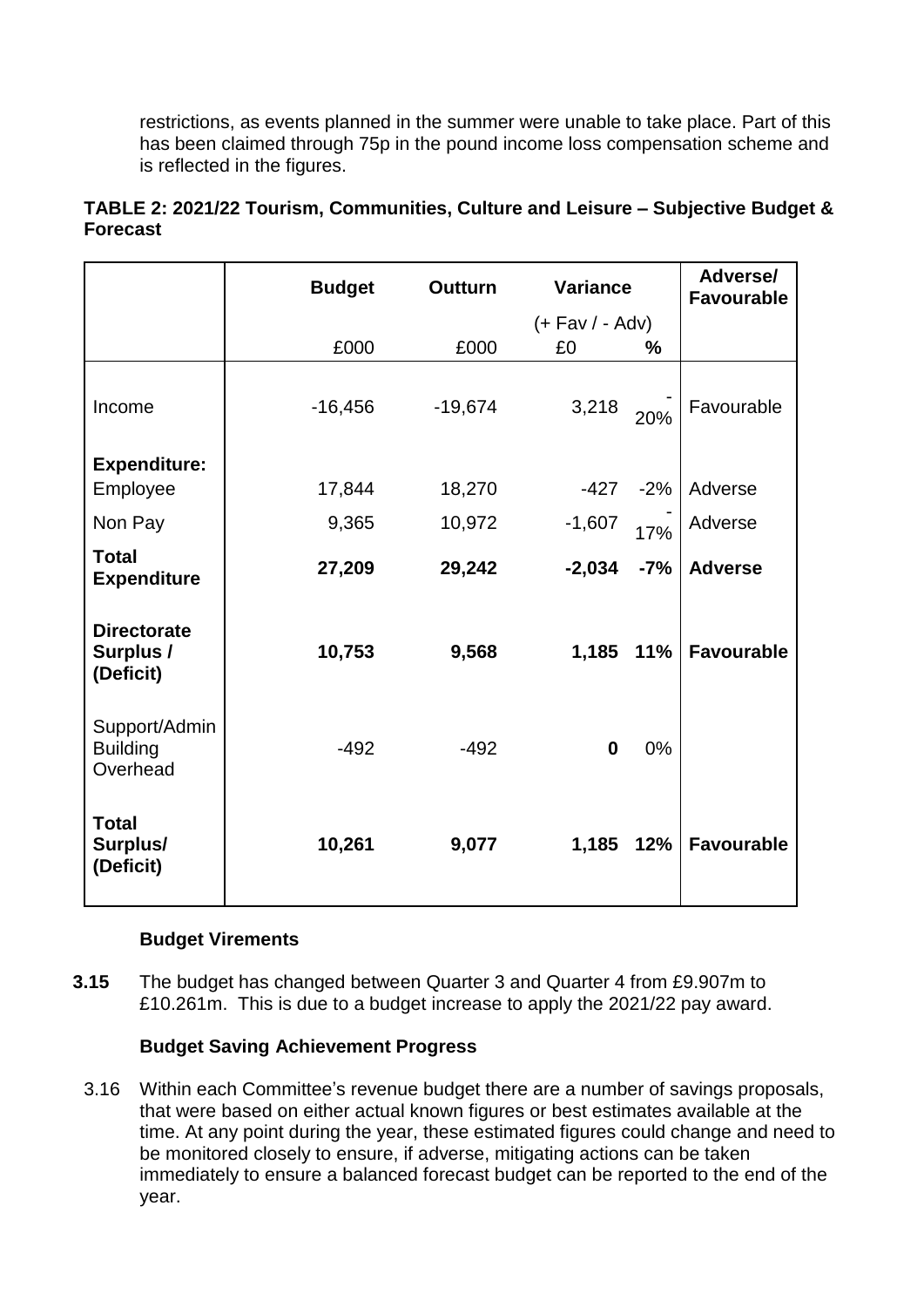# **TABLE 3: 2021/22 Tourism, Communities, Culture and Leisure – Budget Savings**

| <b>Saving Title</b>                                                     | <b>Agreed</b><br><b>Value</b> | <b>Value</b> | <b>RAG Rating</b>                    | <b>Comments</b>                                                                                                                                                                               |
|-------------------------------------------------------------------------|-------------------------------|--------------|--------------------------------------|-----------------------------------------------------------------------------------------------------------------------------------------------------------------------------------------------|
| <b>Culture and Visitor</b><br><b>Economy Savings</b>                    | £0.62m                        | £0.62m       | Amber<br>(Green with<br>mitigations) | This saving will be<br>achieved part year as one<br>employee is working<br>notice period which<br>equates to £0.04m. This<br>is mitigated through<br>favourable variances<br>within the area. |
| <b>Ongoing Covid-19</b><br>temporary Library<br>Closure                 | £0.1m                         | £0.1m        | Green                                | Achieved                                                                                                                                                                                      |
| <b>Ongoing Covid-19</b><br>temporary Leisure Centre<br>Closure          | £0.1m                         | £0.1m        | Green                                | Achieved                                                                                                                                                                                      |
| Temporary closure of<br>Europa Fun pool due to<br>Covid-19 restrictions | £0.25m                        | £0.25m       | <b>Green</b>                         | Achieved                                                                                                                                                                                      |
| <b>Review of Museums</b><br>Service                                     | £0.090m                       | £0.090m      | Green                                | Achieved                                                                                                                                                                                      |
| Pause re-opening of<br><b>Woodchurch Leisure</b><br>Centre              | £0.322m                       | £0.322m      | Green                                | Achieved                                                                                                                                                                                      |
| Income from West Kirby<br>catering offer                                | £0.035m                       | £0.035m      | <b>Green</b>                         | Achieved                                                                                                                                                                                      |
| <b>Total</b>                                                            | £1.517 $m$                    | £1.517m      |                                      |                                                                                                                                                                                               |

3.17 Most savings were achieved in 2021/22 without mitigations. The only exception is the saving relating to Tourism and Visitor Economy, was rated Amber due to one employee working their notice period. Therefore, the full year saving will not be realised until 2022/23.

# **Earmarked Reserves**

3.18 Earmarked reserves are amounts set aside for a specific purpose or projects.

#### **TABLE 4: 2021/22 Tourism, Communities, Culture and Leisure – Earmarked Reserves**

| <b>Reserve</b>                                            | <b>Opening</b><br><b>Balance</b><br>£000 | Use of<br><b>Reserve</b><br>£000 | <b>Contribution</b><br>to Reserve<br>£000 | <b>Closing</b><br><b>Balance</b><br>£000 |
|-----------------------------------------------------------|------------------------------------------|----------------------------------|-------------------------------------------|------------------------------------------|
| <b>Community Safety Initiatives</b>                       | 555                                      |                                  | 246                                       | 801                                      |
| <b>Anti-Social Behaviour</b>                              | 112                                      | $-112$                           |                                           |                                          |
| <b>Les Mills Classes</b>                                  | 100                                      | $-11$                            |                                           | 89                                       |
| Birkenhead Park World Heritage Site Lottery<br><b>Bid</b> | 40                                       |                                  | 0                                         | 40                                       |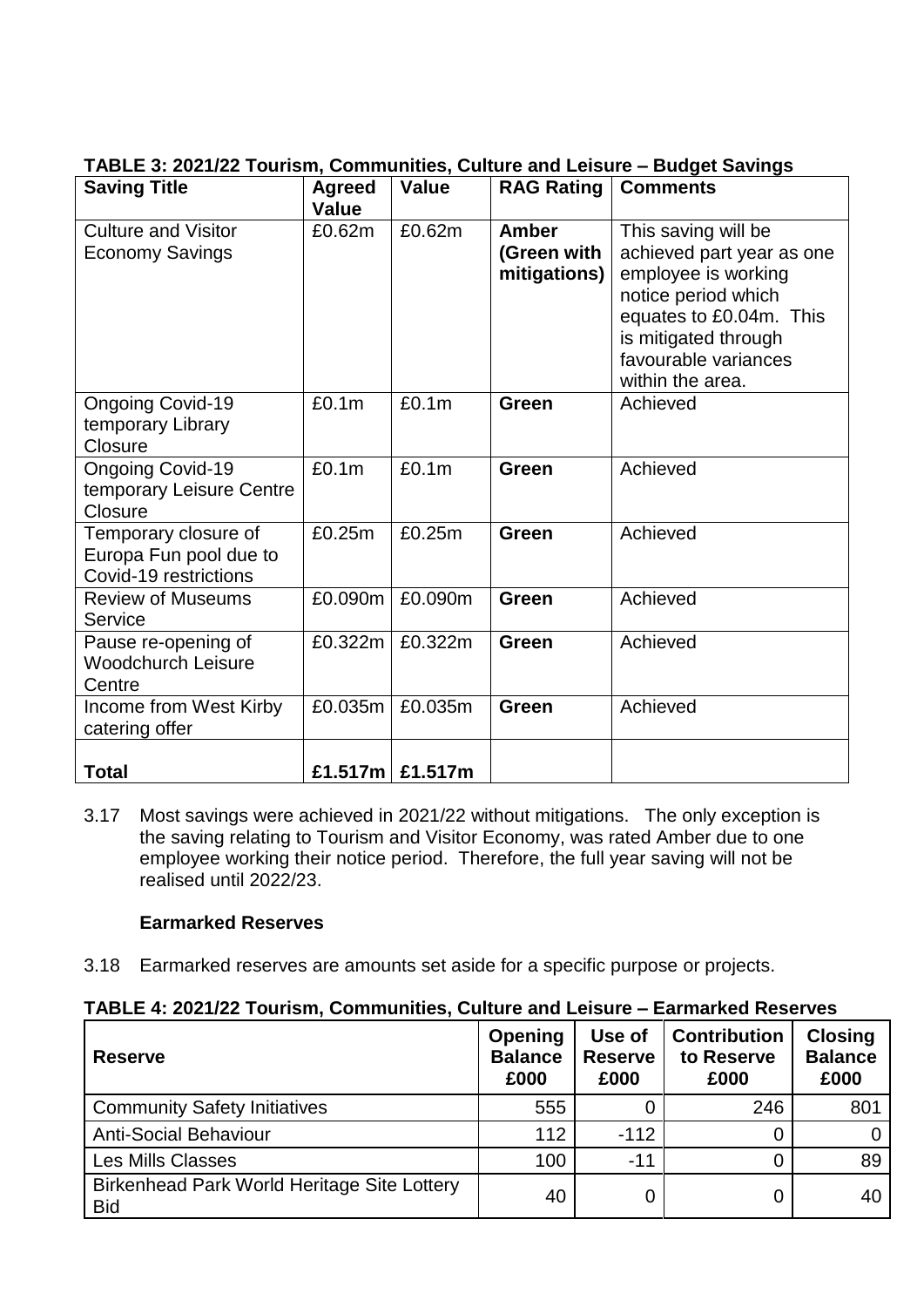| <b>Sports Development Reserve</b> | 30  | -8     |     |     |
|-----------------------------------|-----|--------|-----|-----|
| Hilbre Island - Legacy            | 21  |        |     |     |
| <b>Brexit Preparation Grant</b>   | 110 | $-110$ |     |     |
| <b>Library Donations</b>          |     |        |     |     |
| <b>Total</b>                      | 969 | $-241$ | 246 | 974 |

3.19 In 2021/22 reserves have been utilised in relation to Les Mills, Anti-Social Behaviour and Brexit Preparation. The Community Safety Initiatives reserve has increased by £0.279m, this relates to partnership money for the Safer Streets project, and this must be utilised to fund partnership projects.

#### **Capital Forecast Position**

3.20 Capital budgets are the monies allocated for spend on providing or improving noncurrent assets, which include land, buildings and equipment, which will be of use or benefit in providing services for more than one financial year.

**TABLE 5: 2021/22 Tourism, Communities, Culture and Leisure – Capital Budget and Forecast**

|                             |               | 2021/22        |                 | 2022/23       | 2023/24       | 2024/25       | 2025/26       |
|-----------------------------|---------------|----------------|-----------------|---------------|---------------|---------------|---------------|
| <b>Capital</b><br>Programme | <b>Budget</b> | <b>Outturn</b> | <b>Variance</b> | <b>Budget</b> | <b>Budget</b> | <b>Budget</b> | <b>Budget</b> |
|                             | £000          | £000           | £000            | £000          | £000          | £000          | £000          |
| Leisure                     | 4,132         | 821            | 3,311           | 7,488         | 0             |               |               |
| Library                     | 1,290         | 11             | 1,279           | 1,279         | 0             |               |               |
| Museum                      | 73            | 12             | 61              | 361           | 0             |               |               |
| Parks                       | 1,111         | 29             | 1,082           | 1,302         | 0             | 0             |               |
| <b>Total</b>                | 6,606         | 872            | 5,734           | 10,430        | 0             | 0             |               |

3.21 Table 5 summarises the forecast expenditure against Capital Budgets. A full breakdown of each Capital Scheme with details can be found in Appendix A. The favourable variance of £3.311m is due to delays in commencing works at various sites. These schemes have been slipped into 2022/23 and will be reviewed following the outcome of the independent leisure survey. The favourable variance of £1.279m in Libraries is due to delays in commencing works at various library sites. These schemes have been slipped into 2022/23 and following the outcome of the libraries review once results of the consultation have been reviewed. The favourable variance against Parks of £1.082m is due to delays in commencing works and these schemes have been slipped into 2022/23.

# **4.0 FINANCIAL IMPLICATIONS**

4.1 This is the revenue budget monitoring report that provides information on the outturn for the Tourism, Communities, Culture and Leisure Committee for 2021/22. The Council has robust methods for reporting and forecasting budgets in place and alongside formal Quarterly reporting to the Policy & Resources Committee, the financial position is routinely reported at Directorate Management Team meetings and corporately at the Strategic Leadership Team (SLT). In the event of any early warning highlighting pressures and potential overspends, the SLT take collective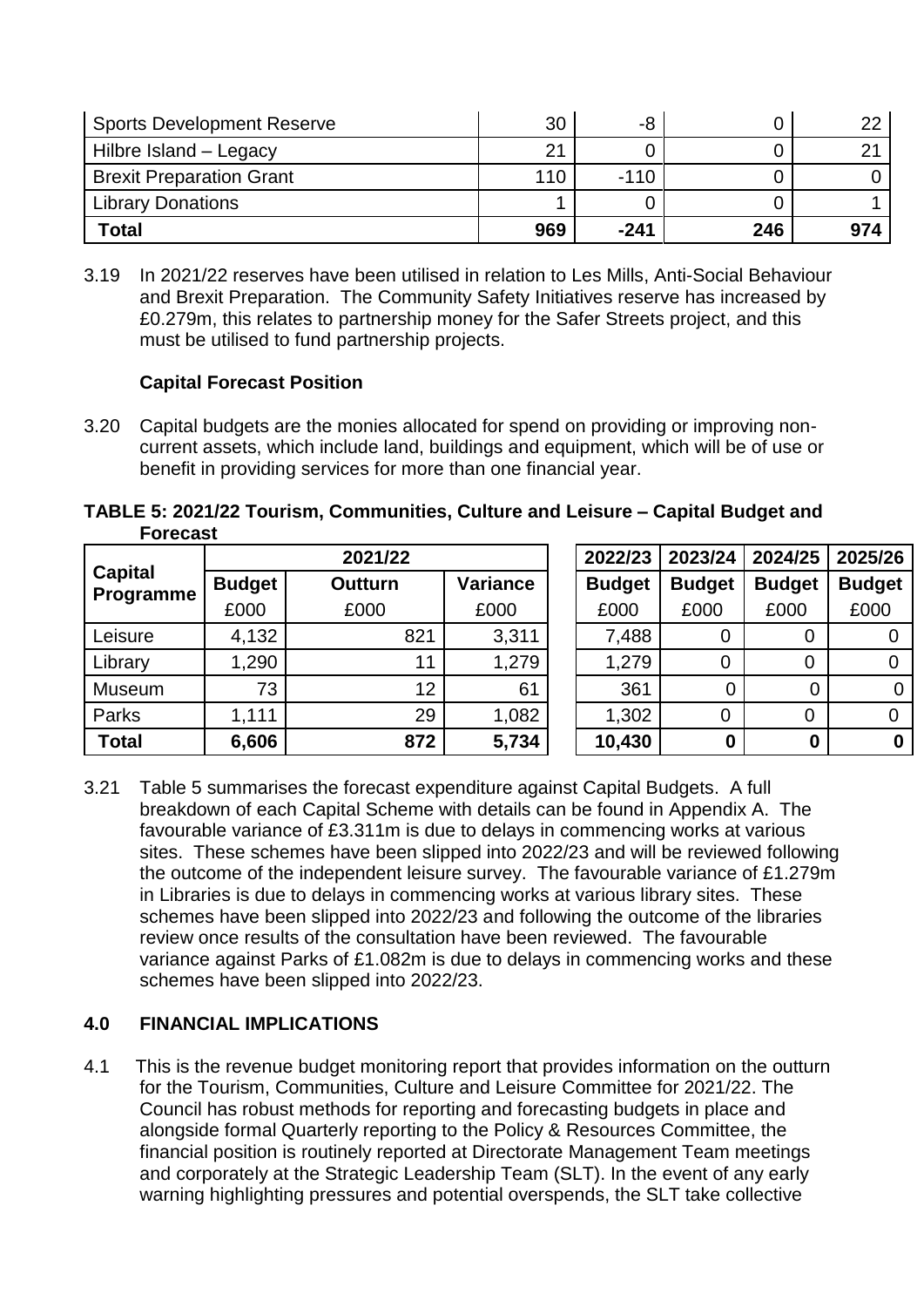responsibility to identify solutions to resolve these to ensure a balanced budget can be reported at the end of the year.

# **5.0 LEGAL IMPLICATIONS**

- 5.1 Sections 25 to 29 of the Local Government Act 2003 impose duties on the Council in relation to how it sets and monitors its budget. These provisions require the Council to make prudent allowance for the risk and uncertainties in its budget and regularly monitor its finances during the year. The legislation leaves discretion to the Council about the allowances to be made and action to be taken.
- 5.2 The provisions of section 25, Local Government Act 2003 require that, when the Council is making the calculation of its budget requirement, it must have regard to the report of the chief finance (s.151) officer as to the robustness of the estimates made for the purposes of the calculations and the adequacy of the proposed financial reserves. This is in addition to the personal duty on the Chief Finance (Section 151) Officer to make a report, if it appears to them that the expenditure of the authority incurred (including expenditure it proposes to incur) in a financial year is likely to exceed the resources (including sums borrowed) available to it to meet that expenditure.
- 5.3 It is essential, as a matter of prudence that the financial position continues to be closely monitored. In particular, Members must satisfy themselves that sufficient mechanisms are in place to ensure both that savings are delivered and that new expenditure is contained within the available resources.

# **6.0 RESOURCE IMPLICATIONS: STAFFING, ICT AND ASSETS**

6.1 There are no implications arising directly from this report.

# **7.0 RELEVANT RISKS**

- 7.1 The possible failure to deliver the Revenue Budget is being mitigated by:
	- 1. Senior Leadership / Directorate Teams regularly reviewing the financial position.
	- 2. Availability of General Fund Balances.
	- 3. Review of existing services and service provision.

# **8.0 ENGAGEMENT/CONSULTATION**

8.1 The themes in the Wirral Plan were initially informed by stakeholder engagement carried out in 2019, as part of the development of the Wirral Plan 2025. These themes have remained the same, however further engagement has be sought over the past year aligned to the refreshed Wirral Plan 2021 - 2026 to ensure social and economic changes as a result of the pandemic and other factors are reflected.

# **9.0 EQUALITY IMPLICATIONS**

9.1 Wirral Council has a legal requirement to make sure its policies, and the way it carries out its work, do not discriminate against anyone. An Equality Impact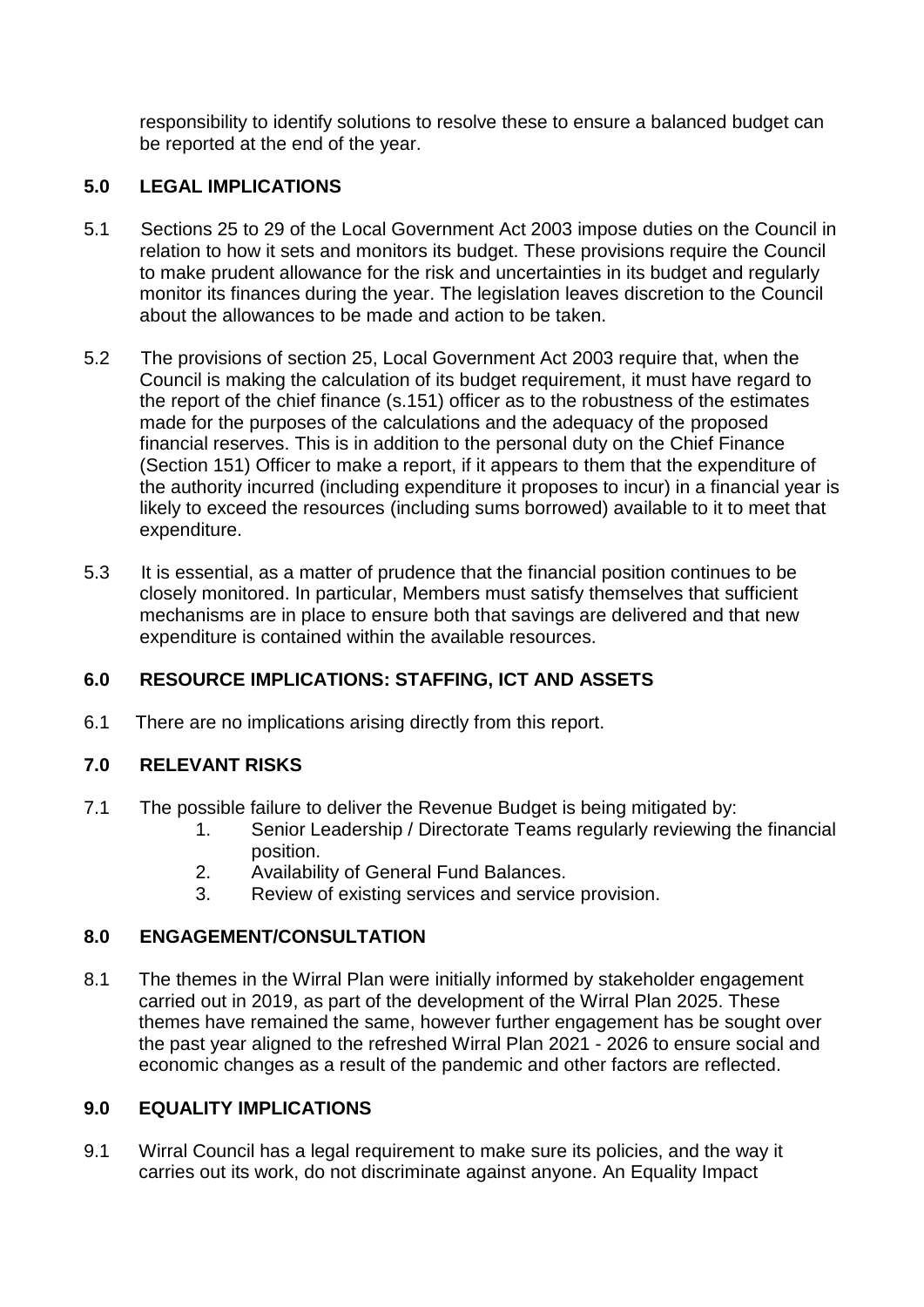Assessment is a tool to help council services identify steps they can take to ensure equality for anyone who might be affected by a particular policy, decision or activity.

9.2 There are no equality implications arising specifically from this report.

#### **10.0 ENVIRONMENT AND CLIMATE IMPLICATIONS**

- 10.1 The Wirral Plan includes five themed areas. One of which is focused on creating a 'Sustainable Environment', which outlines our ambitions and priorities for tackling the climate emergency. These are based on developing and delivering action plans that will improve the environment for Wirral residents. The performance report will include information on key areas where environment and climate related outcomes are delivered.
- 10.2 No direct implications. The content and/or recommendations contained within this report are expected to have no impact on emissions of Greenhouse Gases.

#### **11.0 COMMUNITY WEALTH IMPLICATIONS**

11.1 This report has no direct community wealth implications however, when Council budgets are set they take account of related matters across headings such as the following:

#### **Progressive Procurement and Social Value**

How we commission and procure goods and services. Encouraging contractors to deliver more benefits for the local area, such as good jobs, apprenticeship, training & skills opportunities, real living wage, minimising their environmental impact, and greater wellbeing.

#### **More local & community ownership of the economy**

Supporting more cooperatives and community businesses. Enabling greater opportunities for local businesses. Building on the experience of partnership working with voluntary, community and faith groups during the pandemic to further develop this sector.

- **Decent and Fair Employment**  Paying all employees a fair and reasonable wage.
- **Making wealth work for local places**

**REPORT AUTHOR:** Sarah Cox *Senior Finance Business Partner* telephone: 0151 666 3421 email: [sarahcox@wirral.gov.uk](mailto:sarahcox@wirral.gov.uk)

#### **APPENDICES**

Appendix A – Detailed breakdown of Capital Schemes Appendix B – Detailed breakdown of Revenue Monitoring